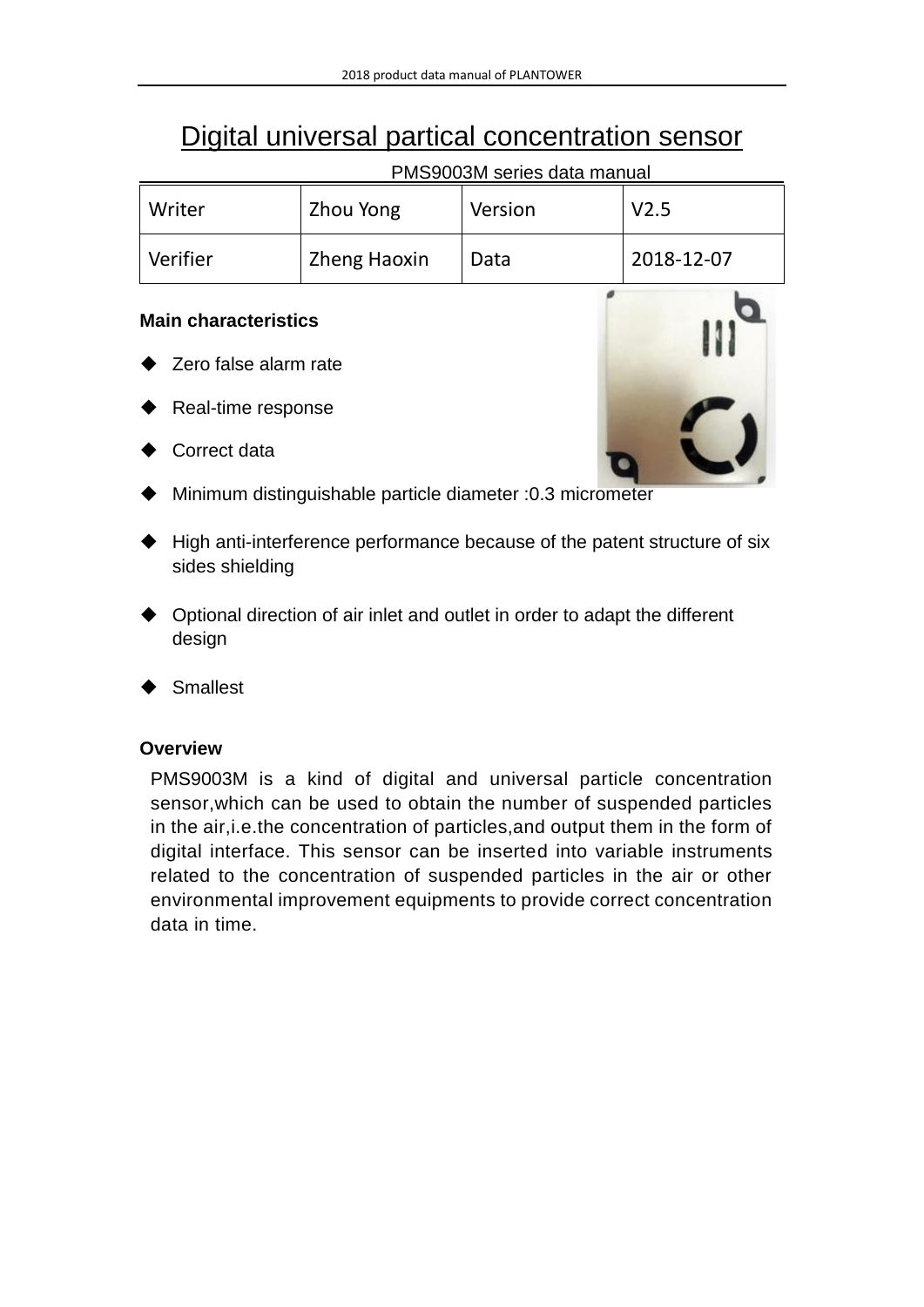### **Working principle**

Laser scattering principle is used for such sensor, i.e. produce scattering by using laser to radiate suspending particles in the air, then collect scattering light in a certain degree, and finally obtain the curve of scattering light change with time. In the end, equivalent particle diameter and the number of particles with different diameter per unit volume can be calculated by microprocessor based on MIE theory. Please find the functional diagram of each part of sensor from Figure 1 as follows.



Figure 1 Functional block diagram of sensor

## **Technical Index**

| Parameter                       | Index                                                        | unit                   |
|---------------------------------|--------------------------------------------------------------|------------------------|
| Particle Range of measurement   | $0.3^{\sim}1.0$ ; $1.0^{\sim}2.5$ ; $2.5^{\sim}10$           | Micrometer $(\mu m)$   |
| Particle Counting Efficiency    | 50%@0.3 µ m<br>98%@>=0.5 $\mu$ m                             |                        |
| Particle Effective Range (PM2.5 | $0^{\sim}500$                                                | $\mu$ g/m <sup>3</sup> |
| standard)                       |                                                              |                        |
| Particle Maximum Range          | ≥1000                                                        | $\mu$ g/m <sup>3</sup> |
| $(PM2.5$ standard) $*$          |                                                              |                        |
| <b>Particle Resolution</b>      | 1                                                            | $\mu$ g/m <sup>3</sup> |
| Particle Maximum Consistency    | $\pm$ 10%@100~500 µ g/m <sup>3</sup>                         |                        |
| Error (PM2.5 standard data) $*$ | $\pm$ 10 µ g/m <sup>3</sup> @0 $\sim$ 100 µ g/m <sup>3</sup> |                        |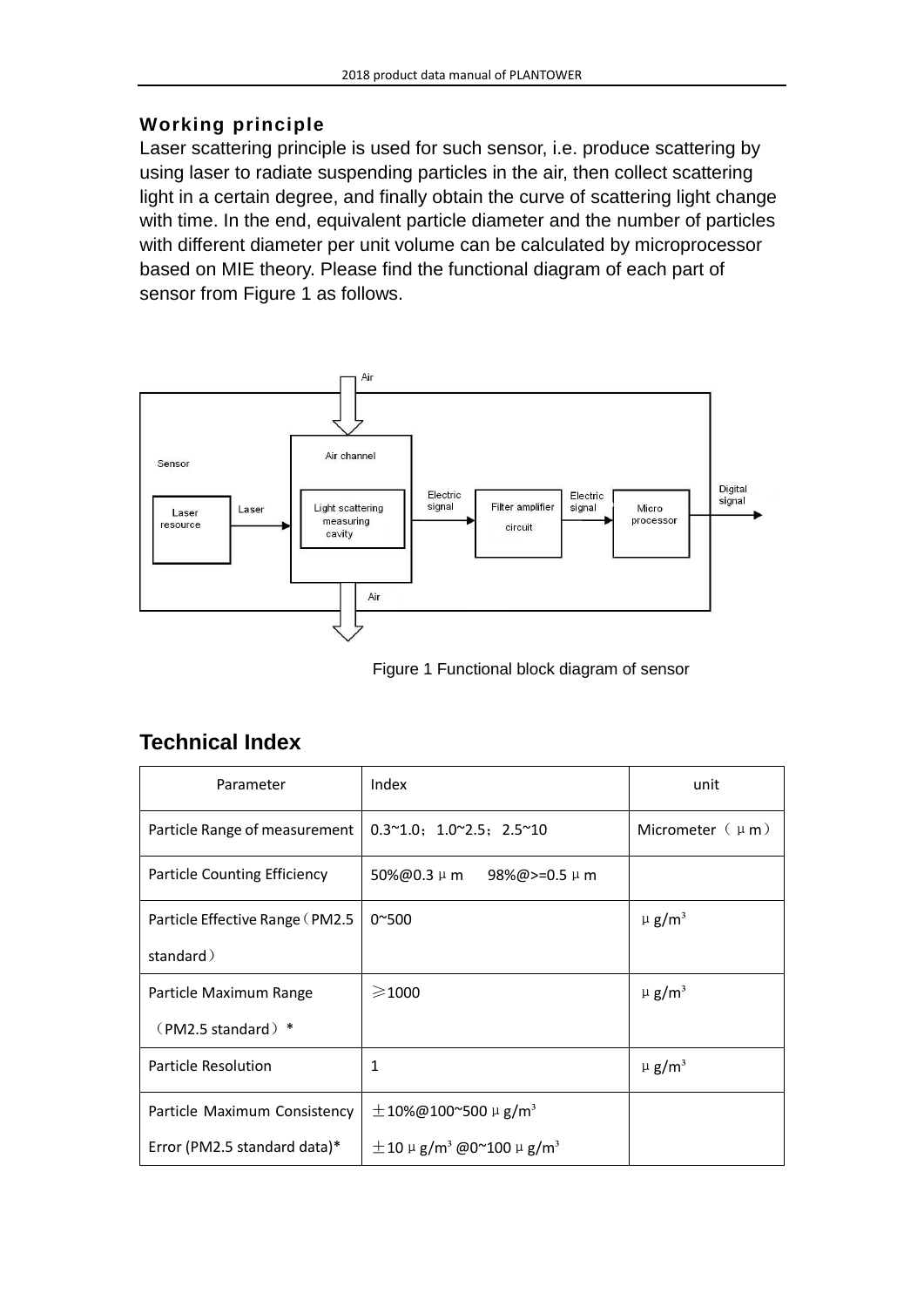| Particle Standard Volume         | 0.1                         | Litre $(L)$      |
|----------------------------------|-----------------------------|------------------|
| Single Response Time             | $\leq$ 1                    | Second $(s)$     |
| <b>Total Response Time</b>       | $\leq 10$                   | Second $(s)$     |
| DC Power Supply                  | Typ:5.0<br>Min:4.5 Max: 5.5 | Volt $(V)$       |
| <b>Active Current</b>            | $\leq 100$                  | Milliampere (mA) |
| <b>Standby Current</b>           | $\leqslant$ 1               | Milliampere (mA) |
| Interface Level                  | L < 0.8 $@3.3 H > 2.7@3.3$  | Volt $(V)$       |
| <b>Working Temperature Range</b> | $-10$ <sup>~</sup> +60      | $^{\circ}$ C     |
| <b>Working Humidity Range</b>    | $0^{\sim}95%$               |                  |
| Storage Temperature Range        | $-40^{\sim}+80$             | $^{\circ}$ C     |
| <b>MTTF</b>                      | $\geq 15000$                | Hour $(h)$       |
| <b>Physical Size</b>             | $48\times40\times12$        | Millimeter (mm)  |

Note 1: Maximum range means that the highest output value of the PM2.5 standard data is not less than 1000.

Note 2: "PM2.5 standard data" is the "data2" in the appendix.20°C, 50%.

### **Output result**

Mainly output as the quality and number of each particles with different size per unit volume, the unit volume of particle number is 0.1L and the unit of mass concentration is μg/m<sup>3</sup>.

There are two options for digital output: passive and active. Default mode is active after power up. In this mode sensor would send serial data to the host automatically. The active mode is divided into two sub-modes:stable mode and fast mode. If the concentration change is small the sensor would run at stable mode with the real interval of 2s.And if the change is big the sensor would be changed to fast mode automatically with the interval of 200~800ms, the higher of the concentration, the shorter of the interval.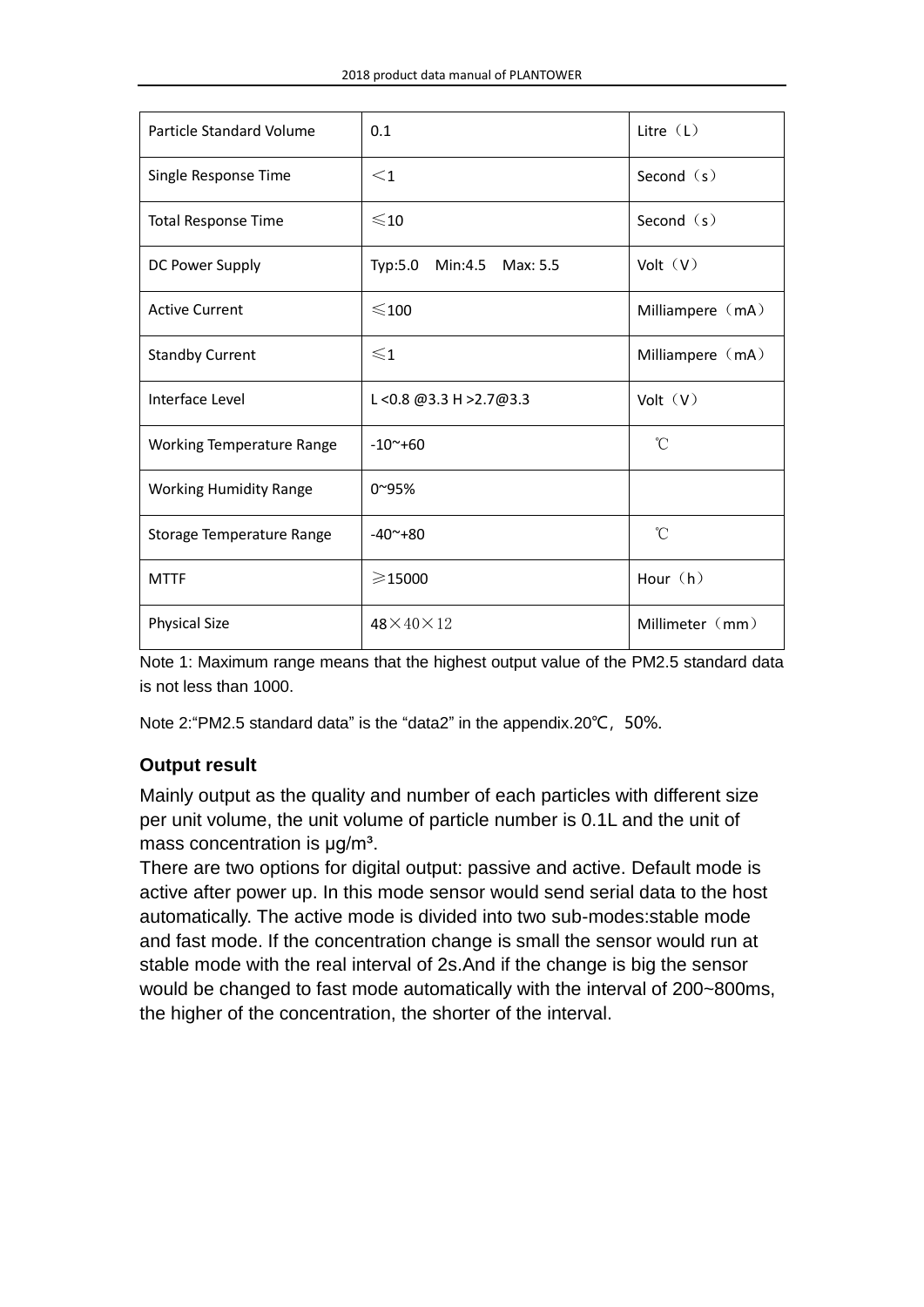## **Pin Definition**



Figure 2 Connector Definition

| Pin number       | Pin name     | <b>Description</b>                                |
|------------------|--------------|---------------------------------------------------|
| PIN <sub>1</sub> | <b>VCC</b>   | Positive power 5V                                 |
| PIN <sub>2</sub> | GND          | Negative power                                    |
| PIN <sub>3</sub> | <b>SET</b>   | Set pin/TTL level @3.3V, high level or suspending |
|                  |              | is normal working status, while low level is      |
|                  |              | sleeping mode.                                    |
| PIN4             | <b>RXD</b>   | Serial port receiving pin/TTL level@3.3V          |
| PIN <sub>5</sub> | TXD          | Serial port sending pin/TTL level@3.3V            |
| PIN <sub>6</sub> | <b>RESET</b> | Module reset signal/TTL level@3.3V, low reset     |
| PIN7             | <b>NC</b>    |                                                   |
| PIN <sub>8</sub> | <b>NC</b>    |                                                   |

## **Typical Circuit**



Figure 3 Typical Circuit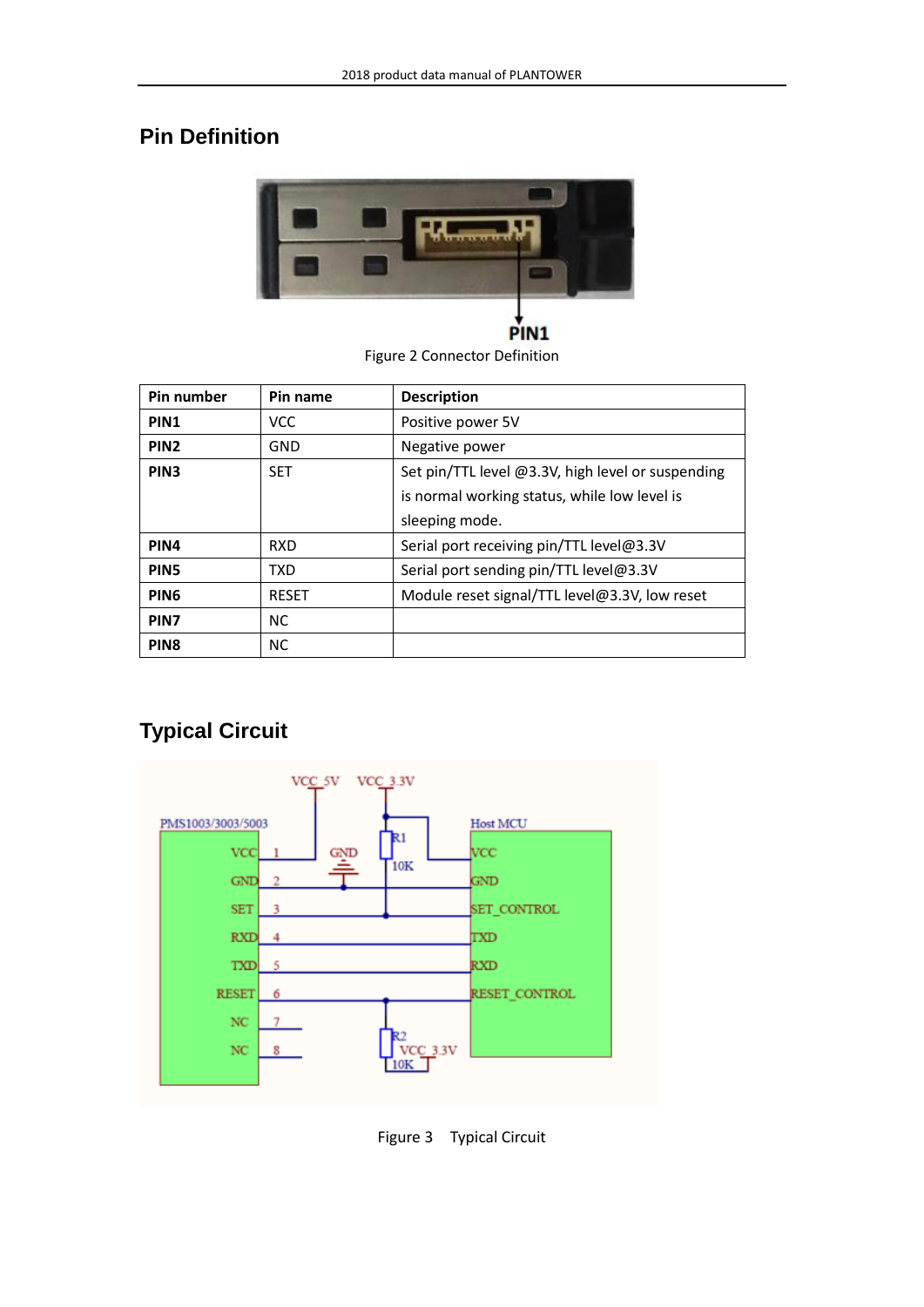## **Circuit Attentions**

- 1) DC 5V power supply is needed because the FAN should be driven by 5V. But the high level of data pin is 3.3V. Level conversion unit should be used if the power of host MCU is 5V.
- 2) The SET and RESET pins are pulled up inside so they should not be connected if without usage.
- 3) PIN7 and PIN8 should not be connected.
- 4) Stable data should be got at least 30 seconds after the sensor wakeup from the sleep mode because of the fan's performance.

### **Typical Output Characteristic**

Definition of axis Y: PM2.5 concentration, unit: μg/m<sup>3</sup> Definition of axis X: number of samples, unit: time



Figure 4-1 Consistency at 20℃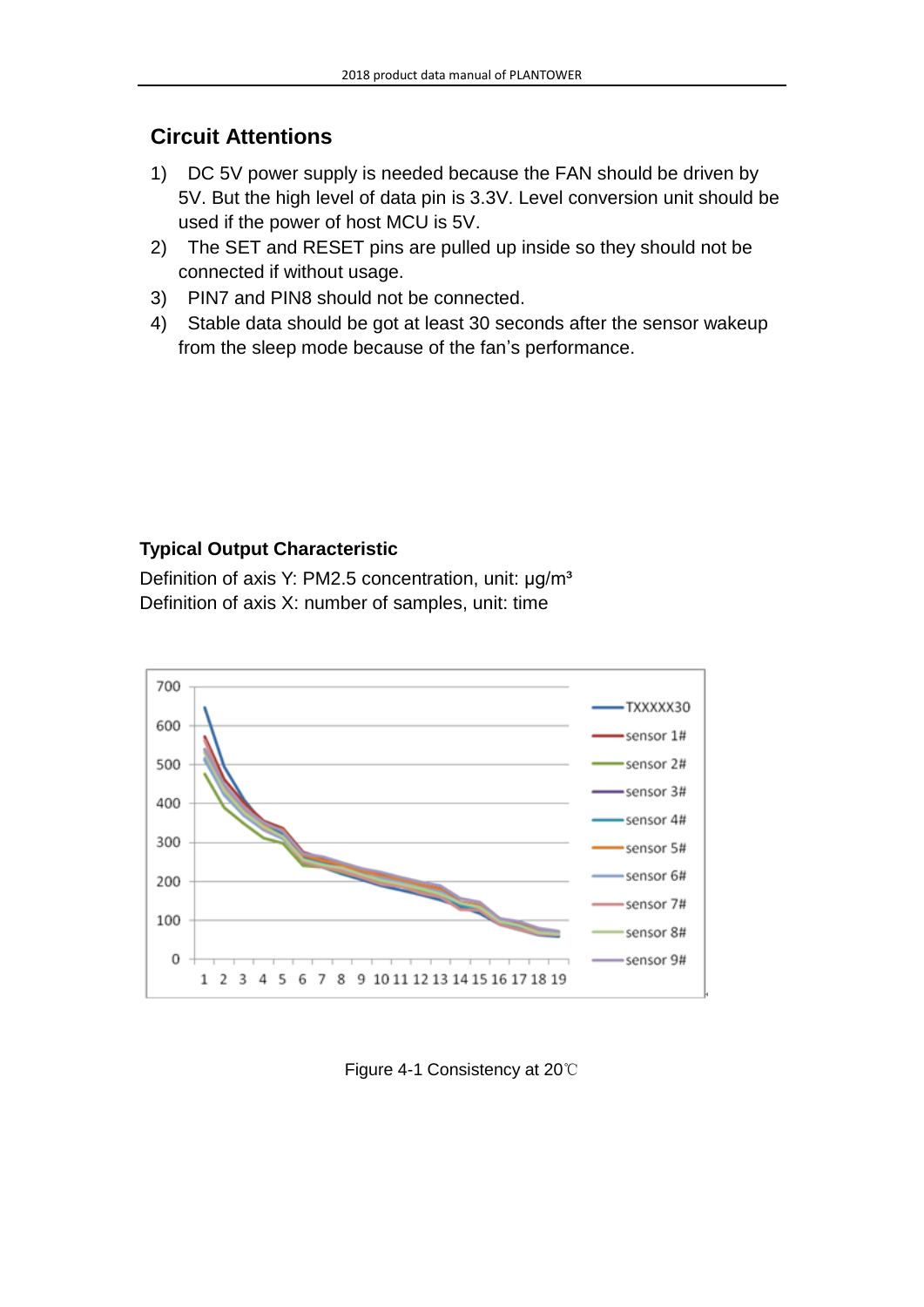

Figure 4-2 Consistency at 43℃



Figure 4-3 Consistency at -5℃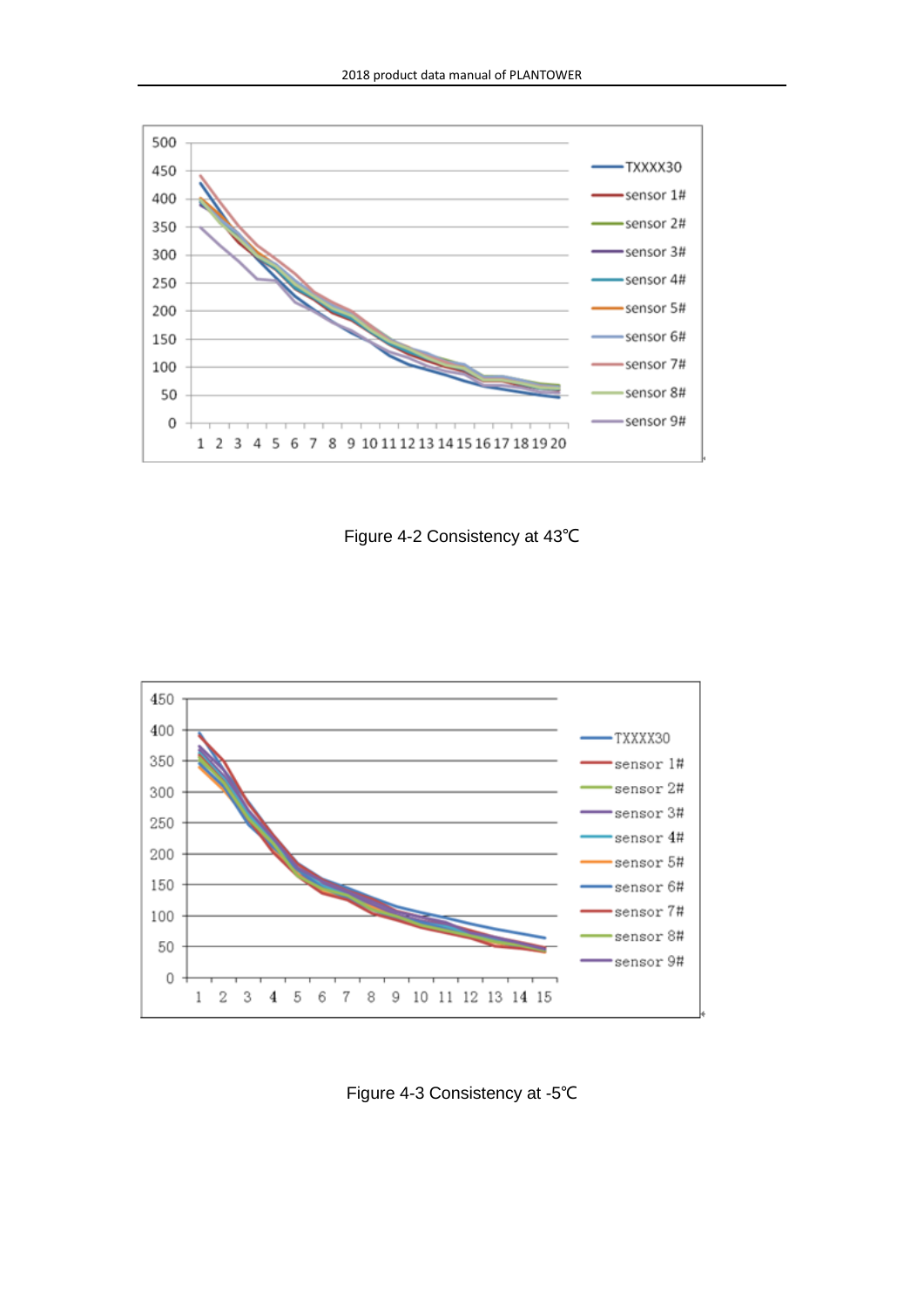

Figure 4-4 Consistency after 30 days running

Relationship of Temperature and Consistency

Definition of axis Y: Maximum Error Modulus(%) Definition of axis X: Temperature(℃)



Figure 5 Consistency Vs Temperature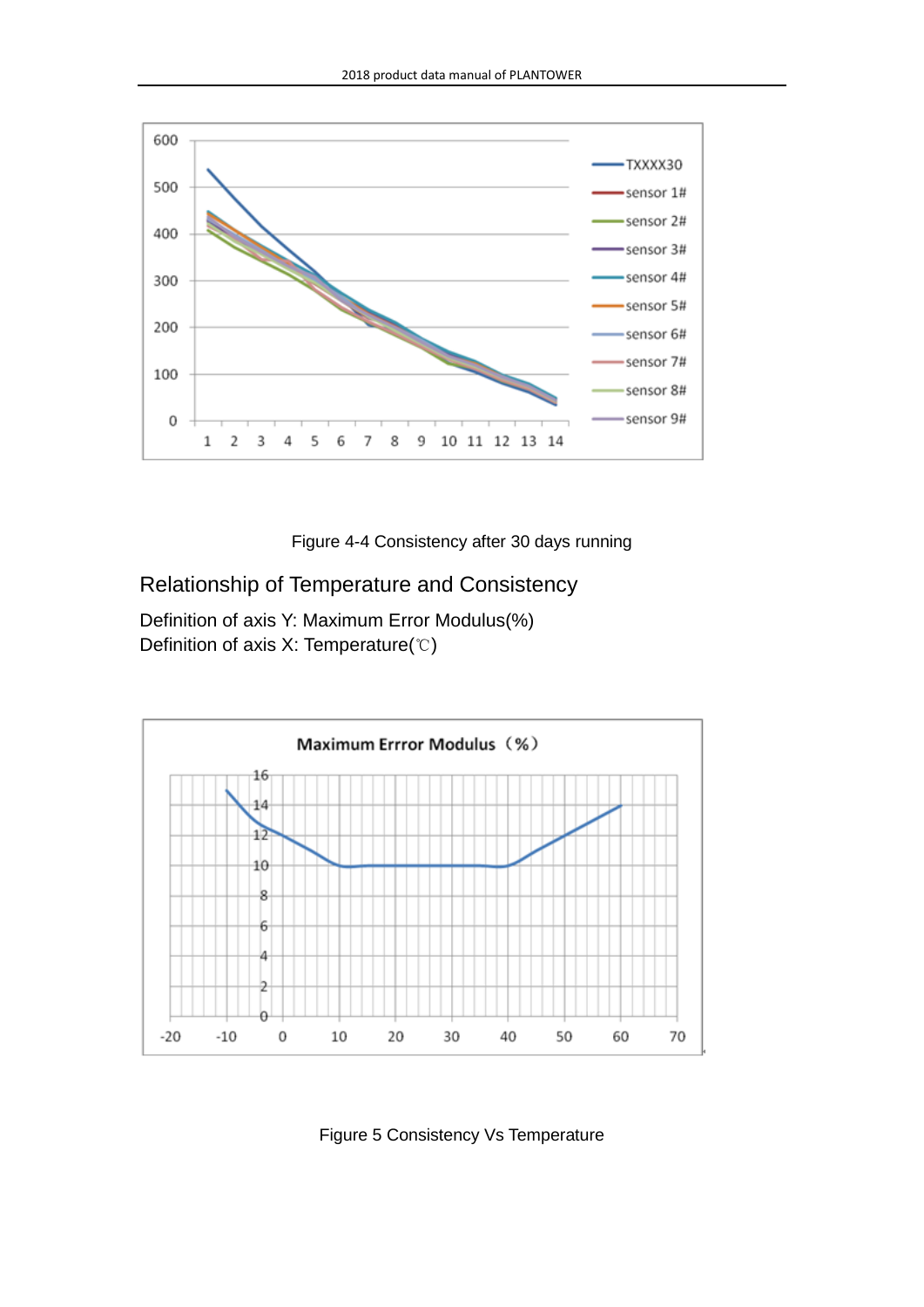## **Endurance Characteristics**

| No             | Item                                           | <b>Test Method</b>                                                                                                                                                                                                                                                                                                                   | Characteristics                                                                                                                               | n<br>C            |
|----------------|------------------------------------------------|--------------------------------------------------------------------------------------------------------------------------------------------------------------------------------------------------------------------------------------------------------------------------------------------------------------------------------------|-----------------------------------------------------------------------------------------------------------------------------------------------|-------------------|
| $\mathbf{1}$   | Long Running                                   | 10 $m^2$ closed Lab, $, 20^{\circ}25^{\circ}$ C,<br>1.<br>humidity 30%~70%, particle<br>generator and air cleaner<br>DC 5V power supply<br>2.<br>Check consistency after<br>720<br>3.<br>hours' running                                                                                                                              | 10 samples during<br>0~500 $\mu$ g/m <sup>3</sup><br>0~100 $\mu$ g/m <sup>3</sup><br>Maximum Error $\leqslant$<br>$\pm$ 15 µ g/m <sup>3</sup> | $n=30$<br>$C=0$   |
| $\overline{2}$ | High<br>Temperature<br>Operation               | 10 $m2$ constant temperature Lab<br>1.<br>43°C, humidity 70%,<br>2.<br>particle generator and air<br>3.<br>cleaner<br>4.<br>DC 5V power supply<br>5.<br>Check consistency                                                                                                                                                            | 100~500 $\mu$ g/m <sup>3</sup><br>Maximum Error $\leq$<br>±15%                                                                                | $n=10$<br>$C=0$   |
| 3              | <b>Cold Operation</b>                          | 1.<br>10 $m2$ constant temperature Lab<br>$-5^{\circ}\text{C}$ , humidity 30%,<br>2.<br>particle generator and air<br>3.<br>cleaner<br>4.<br>DC 5V power supply<br>5.<br>Check consistency                                                                                                                                           | <b>FAN</b><br>does<br>not<br>screeched                                                                                                        | $n=10$<br>$C=0$   |
| 4              | Vibration                                      | 10 $m^2$ closed Lab, , 20 $\degree$ C,<br>1.<br>humidity 50%, particle<br>generator and air cleaner<br>DC 5V power supply and check<br>2.<br>consistency<br>Frequency: 50Hz.<br>3.<br>acceleration: $9.8 / S2$ .<br>4.<br>Direction: X、Y、Z<br>5.<br>Vibration Amplitude: $\pm 2$ mm.<br>6.<br>7.<br>Time: X, Y, Z-way, Per<br>1 hour |                                                                                                                                               | $n=5$<br>$C=0$    |
| 5              | High<br>Temperature<br>and Humidity<br>Storage | 1.<br>Constant temperature cabinet<br>70°C, humidity 90%~95,<br>2.<br>3.<br>Check consistency after 500<br>hours' storage                                                                                                                                                                                                            | 10 samples during<br>0~500 $\mu$ g/m <sup>3</sup><br>0~100 $\mu$ g/m <sup>3</sup>                                                             | $n=10$<br>$C=0$   |
| 6              | Cold Storage                                   | Constant temperature cabinet<br>1.<br>$-30^{\circ}\text{C}$ , humidity 90%~95,<br>2.<br>3.<br>Check consistency after 500<br>hours' storage                                                                                                                                                                                          | Maximum Error $\leqslant$<br>$\pm$ 10 µ g/m <sup>3</sup><br>100~500 $\mu$ g/m <sup>3</sup><br>Maximum Error $\leq$                            | $n = 10$<br>$C=0$ |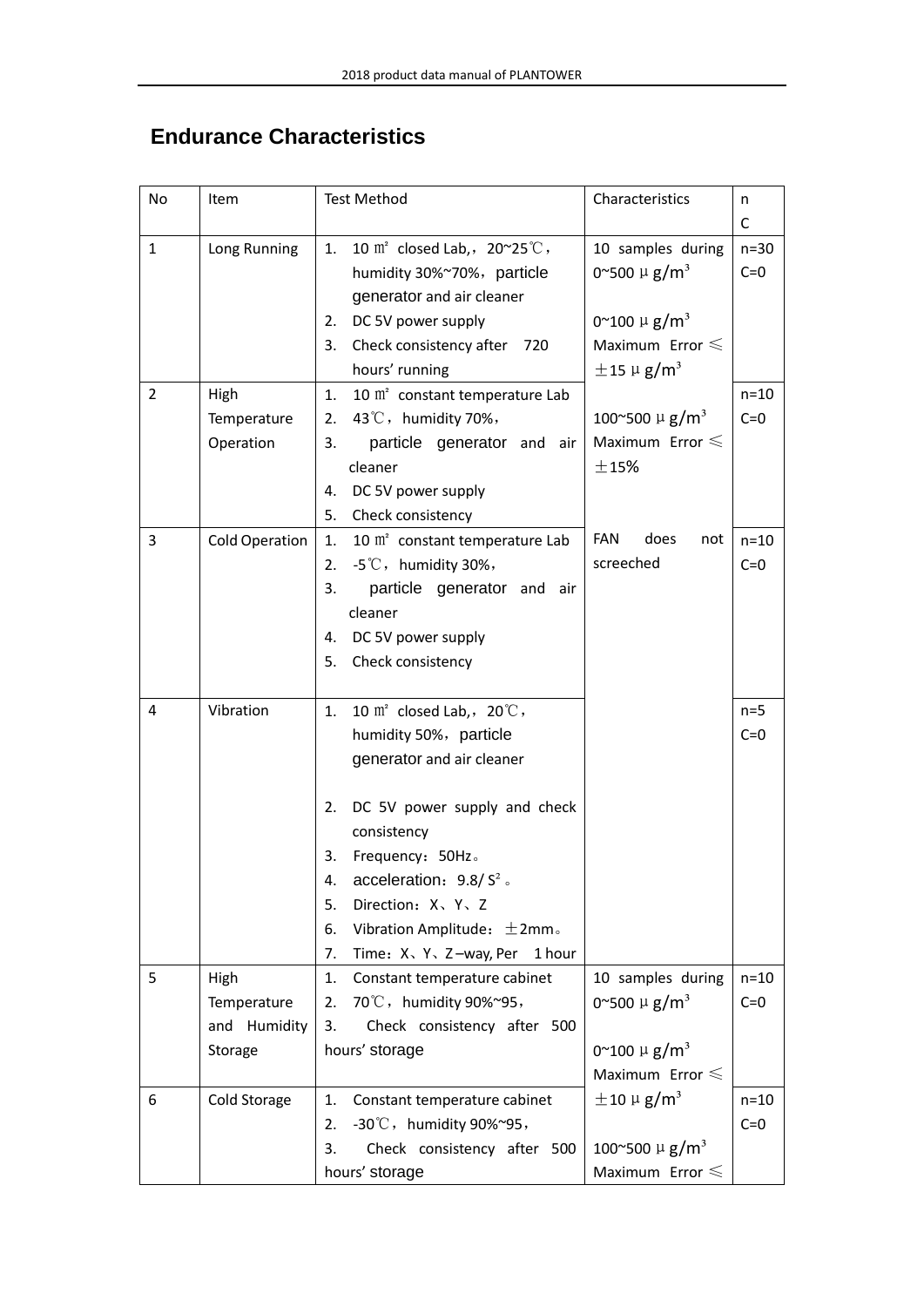|    |                 |    |                                        | ±10%       |               |       |          |
|----|-----------------|----|----------------------------------------|------------|---------------|-------|----------|
| 7  | Variation<br>of | 4. | 10 $m^2$ closed Lab, , 20 $\degree$ C, |            |               |       | $n=5$    |
|    | Power Supply    |    | humidity 50%, particle                 |            |               | $C=0$ |          |
|    |                 |    | generator and air cleaner              | <b>FAN</b> | does          | not   |          |
|    |                 |    |                                        | screeched  |               |       |          |
|    |                 | 5. | Power varies as the cycles of 4.5V     |            |               |       |          |
|    |                 |    | to 5.5V, then 5.5V to 4.5V with the    |            |               |       |          |
|    |                 |    | pace of 0.1V/min for 2 hours.          |            |               |       |          |
|    |                 | 6. | Check<br>consistency<br>during         |            |               |       |          |
|    |                 |    | Variation                              |            |               |       |          |
| 8  | Power On-Off    | 1. | 10 $m^2$ closed Lab, , 20 $\degree$ C, |            |               |       | $n = 10$ |
|    | Cycle           |    | humidity 50%, particle                 |            |               |       | $C=0$    |
|    |                 |    | generator and air cleaner              |            |               |       |          |
|    |                 | 2. | DC 5V power supply, keep On-           |            |               |       |          |
|    |                 |    | Off frequency 0.5Hz for 72 hours       |            |               |       |          |
|    |                 |    | and check consistency                  |            |               |       |          |
| 9  | Sleep Set On-   | 1. | 10 $m^2$ closed Lab, , 20 $\degree$ C, |            |               |       | $n = 10$ |
|    | Off             |    | humidity 50%, particle                 |            |               |       | $C=0$    |
|    | Cycle           |    | generator and air cleaner              |            |               |       |          |
|    |                 | 2. | DC 5V power supply, keep Sleep         |            |               |       |          |
|    |                 |    | Set Pin High-Low frequency 0.5Hz       |            |               |       |          |
|    |                 |    | for 72 hours and check                 |            |               |       |          |
|    |                 |    | consistency                            |            |               |       |          |
| 10 | On-Off<br>Laser | 1. | 10 $m^2$ closed Lab, , 20 $\degree$ C, |            |               |       | $n = 10$ |
|    | Cycle           |    | humidity 50%, particle                 |            |               |       | $C=0$    |
|    |                 |    | generator and air cleaner              |            |               |       |          |
|    |                 | 2. | keep laser On-Off frequency            |            |               |       |          |
|    |                 |    | 50Hz for 240 hours and check           |            |               |       |          |
|    |                 |    | consistency                            |            |               |       |          |
| 11 | Salt Spray      |    | 5% industrial salt water, hydrolysis   | <b>No</b>  | rust          | and   | $n=1$    |
|    |                 |    | spray 100 hours, clean with purified   |            | discoloration | οf    | $C=0$    |
|    |                 |    | water and store for 48 hours           |            | metal parts   |       |          |

## **Part Number Definition**

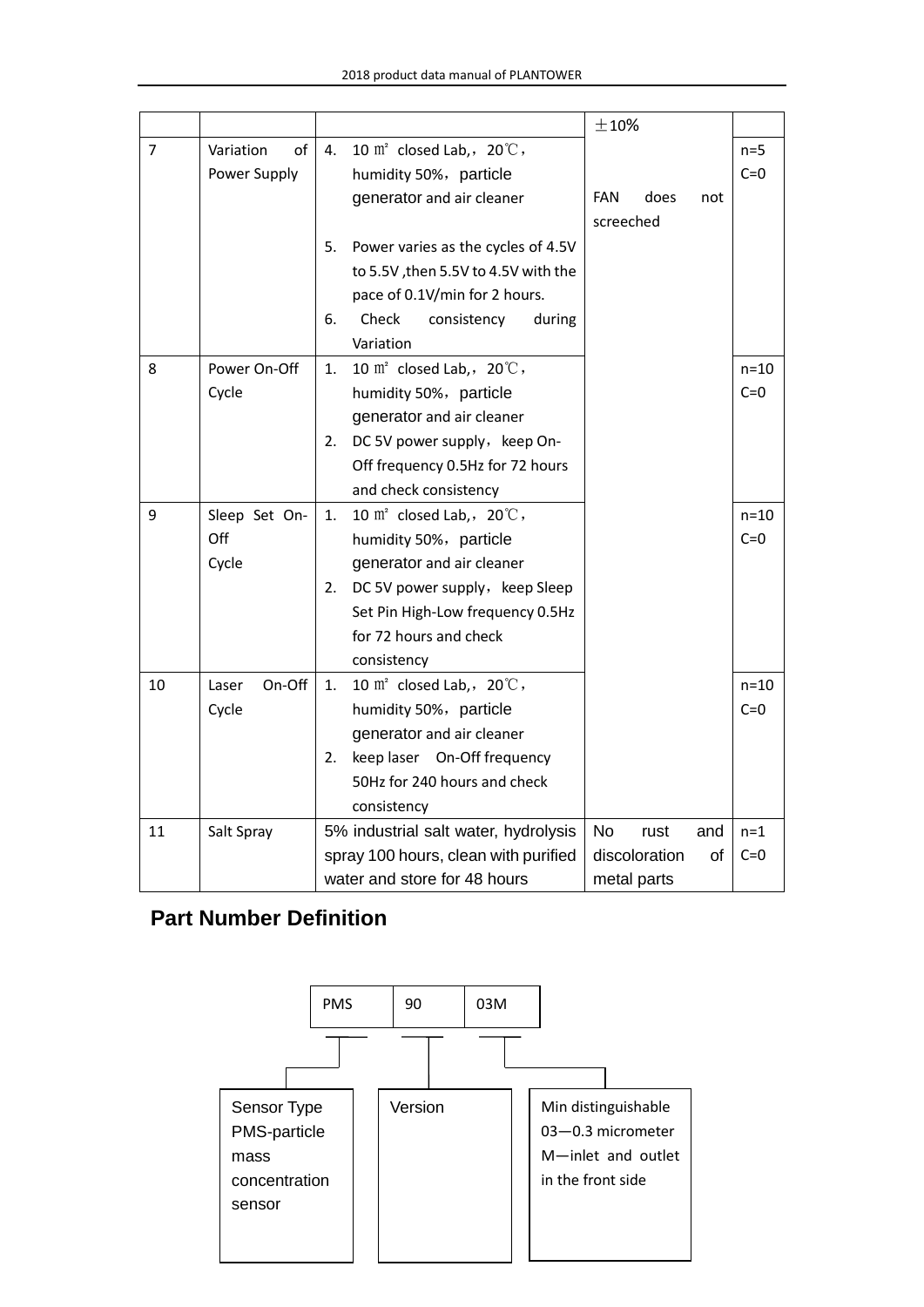# **Physical Size(mm)**









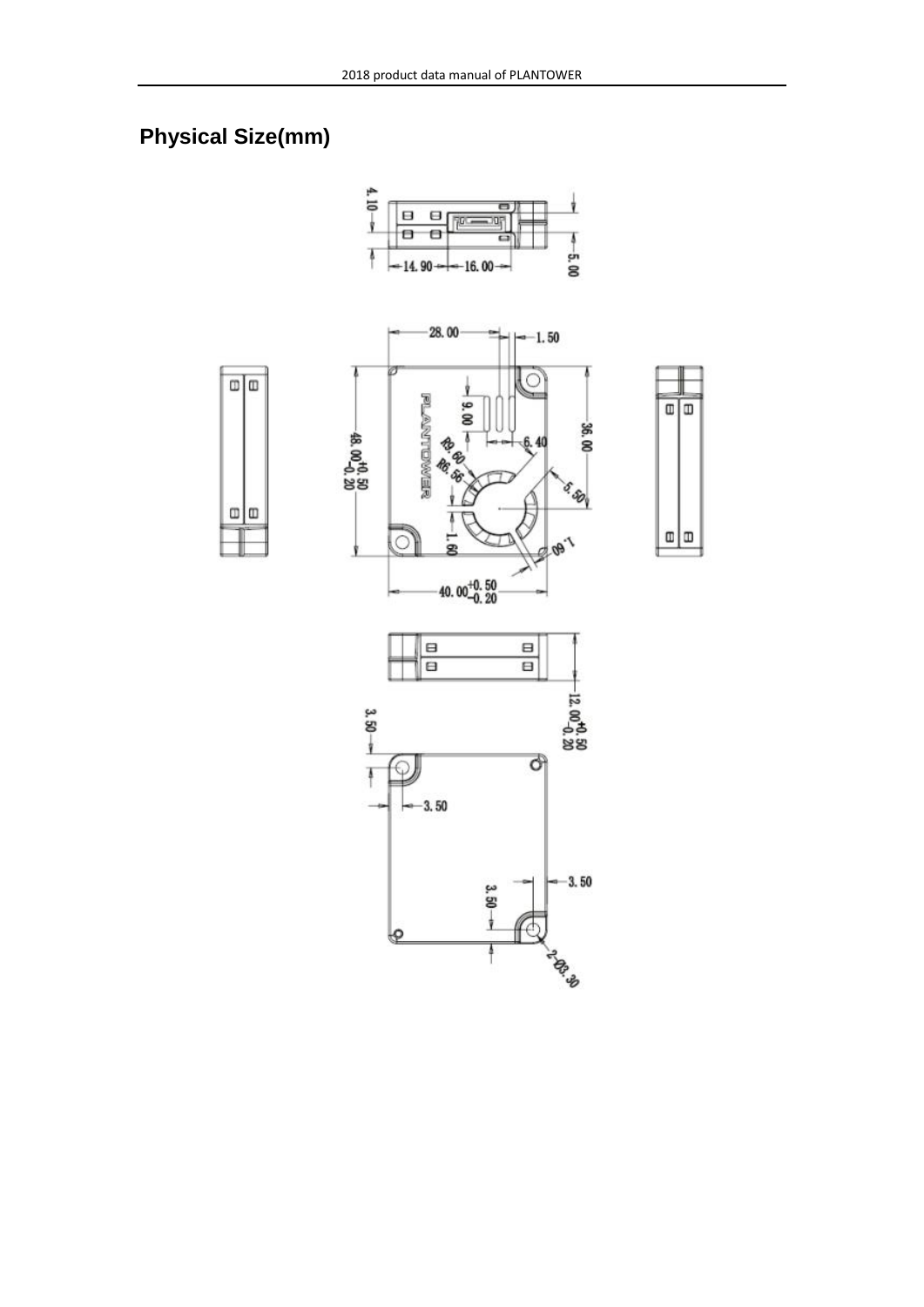## **Installation Attentions**

- 1) Metal shell is connected to the GND so be careful not to let it shorted with the other parts of circuit except GND.
- 2) The best way of install is making the plane of inlet and outlet closely to the plane of the host. Or some shield should be placed between inlet and outlet in order to prevent the air flow from inner loop.
- 3) The blowhole in the shell of the host should not be smaller than the inlet.
- 4) The sensor should not be installed in the air flow way of the air cleaner or should be shielded by some structure.
- 5) The sensor should be installed at least 20cm higher than the grand in order to prevent it from blocking by the flock dust.
- 6) When the sensor is used to outdoor fixed equipment, the equipment should be completed for the protection of sandstorm,rain,snow,etc.
- 7) Do not break up the sensor.

## **Other Attentions**

- 1) Only the consistency of all the PM sensors of PLANTOWER is promised and ensured. And the sensor should not be checked with any third party equipment.
- 2) The sensor is usually used in the common indoor environment. So some protection must be added if using in the conditions as followed:
	- a) The time of concentration  $\geq 300 \mu g/m^3$  is longer than 50% of the whole year or concentration $\geq 500 \mu g/m^3$  is longer than 20% of the whole year.
	- b) Kitchen
	- c) Water mist condition such as bathroom or hot spring.
	- d) Outdoor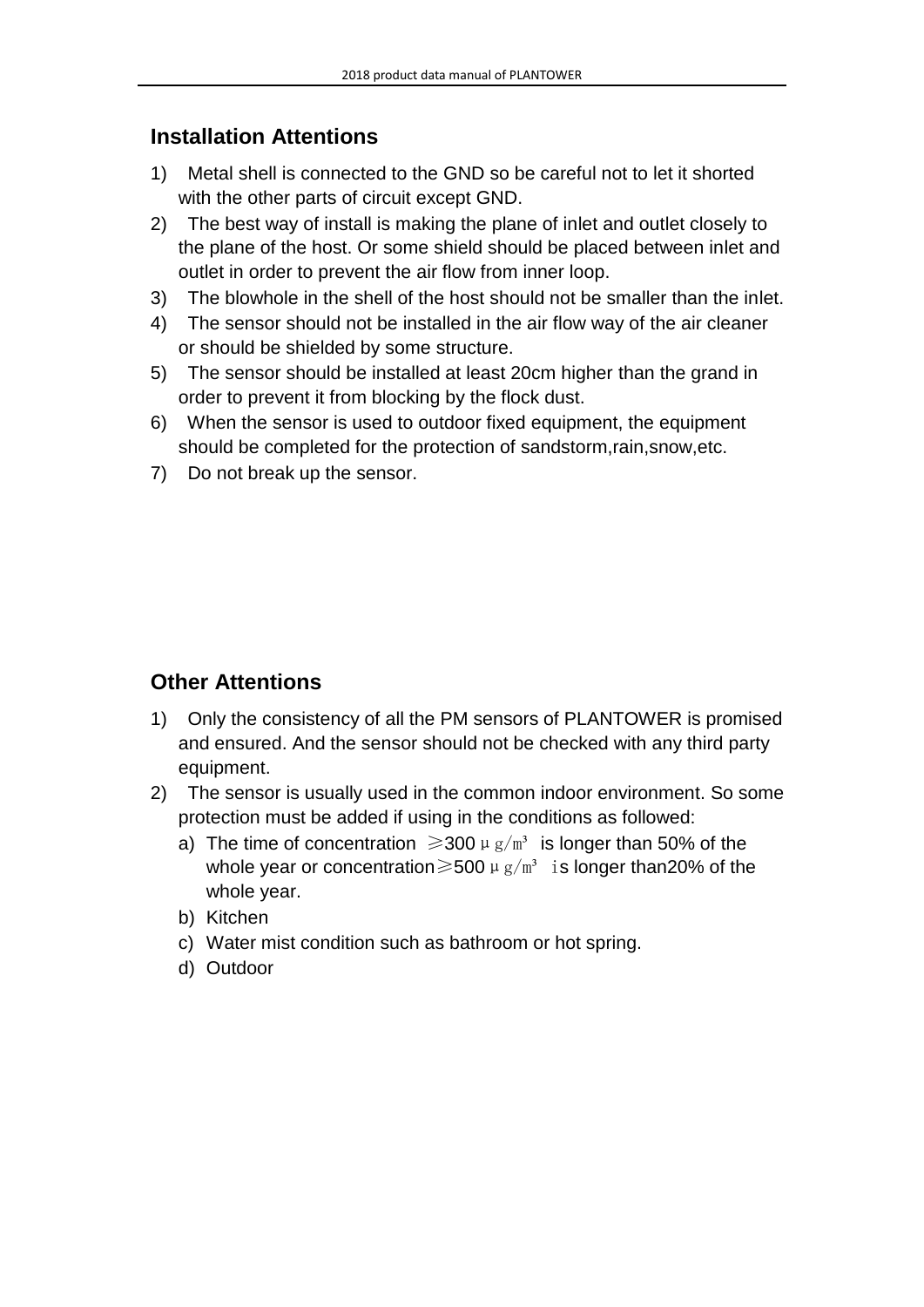### **Value Conversion**

This sensor can be numerically converted to TSI8530,a special device of the US TSI.There are two methods:

- 1. Send instructions to the sensor(Instructions are defined in appendix B),activate the curve,the atmospheric environment value in the original output data of the sensor(see appendix A,data 5)can be converted to the exactly corresponding to TSI8530.
- 2. The client obtains the standard particulate value of the sensor(see appendix A,data 2),and the value of CF=1 of TSI8530 can be obtained according to the following formula.Furthermore,by multiplying the conversion result of the formula by 0.38,the value of CF=0.38 of TSI8530 can be obtained.

$$
Y = X \qquad (X=0)
$$

$$
Y = 1/(0.62/X - 0.0003) \qquad (X > 0)
$$

Y: Values corresponding to TSI8530(CF=1) X: Standard concentration (data 2) Calculation case

| X    | Y    | TSI CF=1 | $Y*0.38$ | <b>TSI</b> |
|------|------|----------|----------|------------|
| 1105 | 3830 | 4020     | 1455     | 1528       |
| 1003 | 3143 | 3300     | 1194     | 1254       |
| 938  | 2770 | 2840     | 1053     | 1079       |
| 861  | 2380 | 2470     | 905      | 939        |
| 753  | 1911 | 1970     | 726      | 749        |
| 670  | 1599 | 1640     | 608      | 623        |
| 566  | 1257 | 1290     | 478      | 490        |
| 517  | 1112 | 1120     | 423      | 426        |
| 468  | 976  | 984      | 371      | 374        |
| 408  | 820  | 819      | 312      | 311        |
| 361  | 705  | 699      | 268      | 266        |
| 308  | 584  | 576      | 222      | 219        |
| 263  | 486  | 480      | 185      | 182        |
| 221  | 399  | 395      | 152      | 150        |
| 162  | 284  | 273      | 108      | 104        |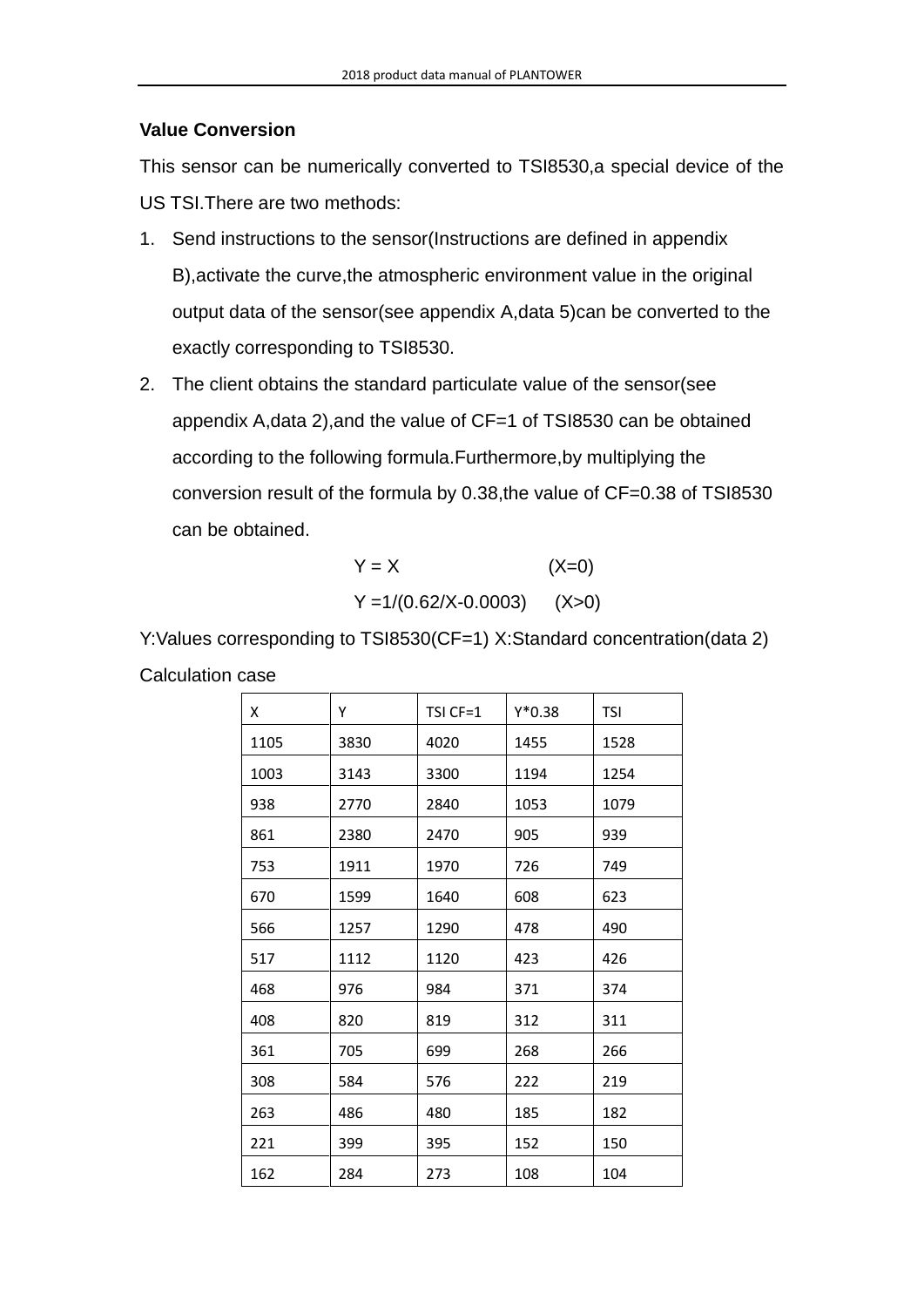| 127 | 218 | 212 | 83 | 81 |
|-----|-----|-----|----|----|
| 86  | 145 | 141 | 55 | 54 |
| 48  | 79  | 79  | 30 | 30 |
| 31  | 51  | 53  | 19 | 20 |
| 11  | 18  | 21  |    | 8  |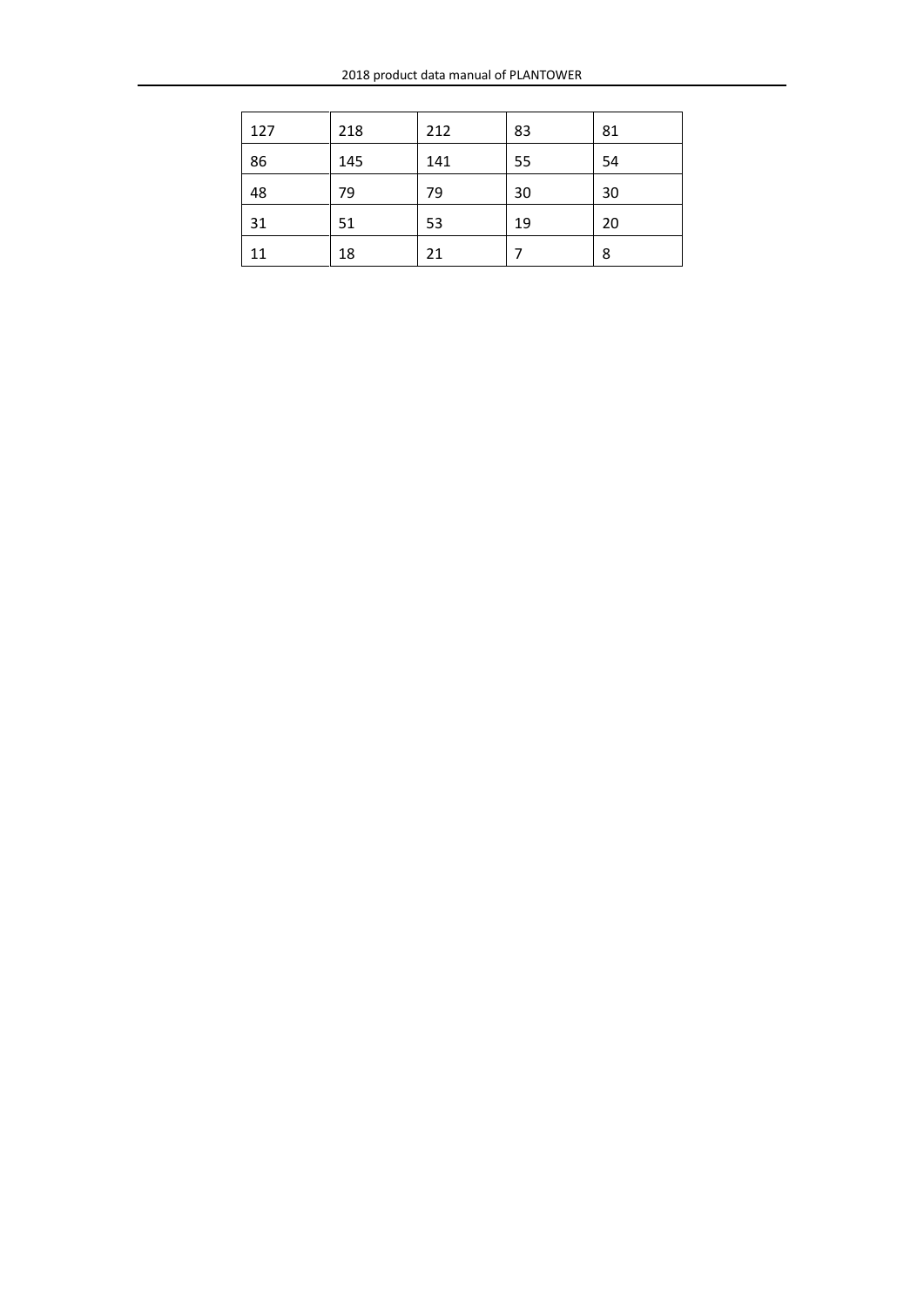## Appendix I: transport protocol Active Mode

## Default baud rate: 9600bps Check bit: None Stop bit: 1 bit

| 32 Bytes                    |      |                                                                                    |  |  |
|-----------------------------|------|------------------------------------------------------------------------------------|--|--|
| Start character 1           | 0x42 | (Fixed)                                                                            |  |  |
| Start character2            | 0x4d | (Fixed)                                                                            |  |  |
| Frame length high<br>8 bits | .    | Frame length=2x13+2(data+check bytes)                                              |  |  |
| Frame length low 8<br>bits  | .    |                                                                                    |  |  |
| Data 1 high 8 bits          | .    | Data1 refers to PM1.0 concentration unit<br>$\mu$ g/m3 (CF=1, standard particle) * |  |  |
| Data 1 low 8 bits           |      |                                                                                    |  |  |
| Data2 high 8 bits           | .    | Data2 refers to PM2.5 concentration unit<br>$\mu$ g/m3 (CF=1, standard particle)   |  |  |
| Data2 low 8 bits            | .    |                                                                                    |  |  |
| Data3 high 8 bits           | .    | Data3 refers to PM10 concentration unit<br>$\mu$ g/m3 (CF=1, standard particle)    |  |  |
| Data3 low 8 bits            | .    |                                                                                    |  |  |
| Data4 high 8 bits           | .    | Data4 refers to PM1.0 concentration unit<br>µ g/m3 (under atmospheric              |  |  |
| Data4 low 8 bits            | .    | environment)                                                                       |  |  |
| Data5 high 8 bits           | .    | Data 5 refers to PM2.5 concentration unit                                          |  |  |
| Data5 low 8 bits            | .    | $\mu$ g/m3 (under atmospheric<br>environment)                                      |  |  |
| Data6 high 8 bits           | .    | Data 6 refers to concentration unit (under                                         |  |  |
| Data6 low 8 bits            | .    | atmospheric environment) $\mu$ g/m3                                                |  |  |
| Data7 high 8 bits           | .    | Data7 indicates the number of<br>particles with diameter beyond 0.3                |  |  |
| Data7 low 8 bits            |      | um in 0.1 L of air.                                                                |  |  |
| Data8 high 8 bits           |      | Data 8 indicates the number of                                                     |  |  |
| Data8 low 8 bits            |      | particles with diameter beyond 0.5<br>um in 0.1 L of air.                          |  |  |
| Data9 high 8 bits           |      | Data 9 indicates the number of<br>particles with diameter beyond 1.0               |  |  |
| Data9 low 8 bits            |      | um in 0.1 L of air.                                                                |  |  |
| Data10 high 8 bits          | .    | Data10 indicates the number of<br>particles with diameter beyond 2.5               |  |  |
| Data10 low 8 bits           | .    | um in 0.1 L of air.                                                                |  |  |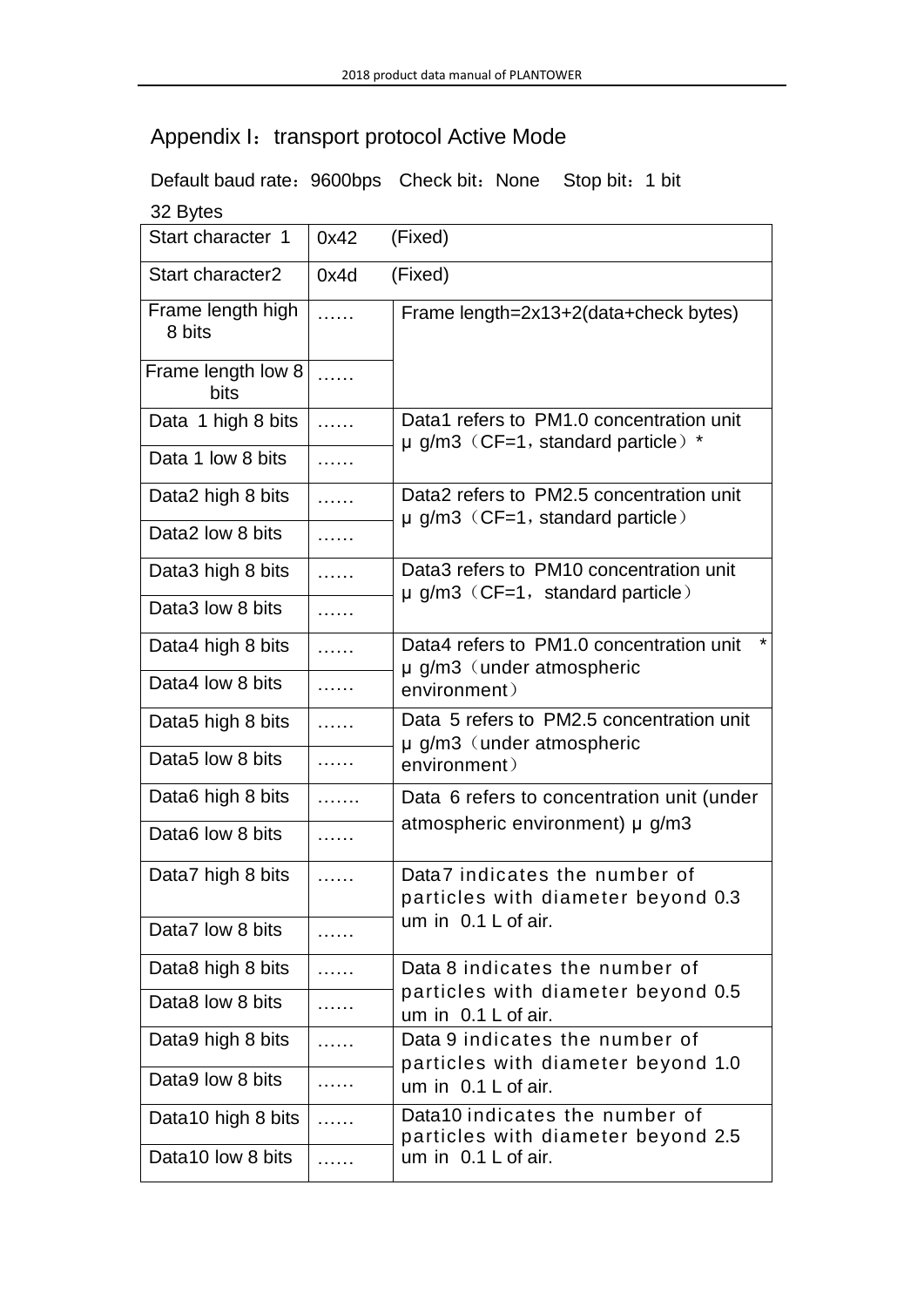| Data11 high 8 bits            |   | Data11 indicates the number of<br>particles with diameter beyond 5.0    |
|-------------------------------|---|-------------------------------------------------------------------------|
| Data11 low 8 bits             | . | um in 0.1 L of air.                                                     |
| Data12 high 8 bits            | . | Data12 indicates the number of<br>particles with diameter beyond 10 um  |
| Data12 low 8 bits             |   | in $0.1 L$ of air.                                                      |
| Data13 high 8 bits            |   | Version                                                                 |
| Data13 low 8 bits             |   | error code                                                              |
| Data and check<br>high 8 bits |   | Check code=Start character 1+ Start<br>character $2 + \ldots +$ data 13 |
| Data and check<br>low 8 bits  |   | Low 8 bits                                                              |

Note: CF=1 should be used in the factory environment

.